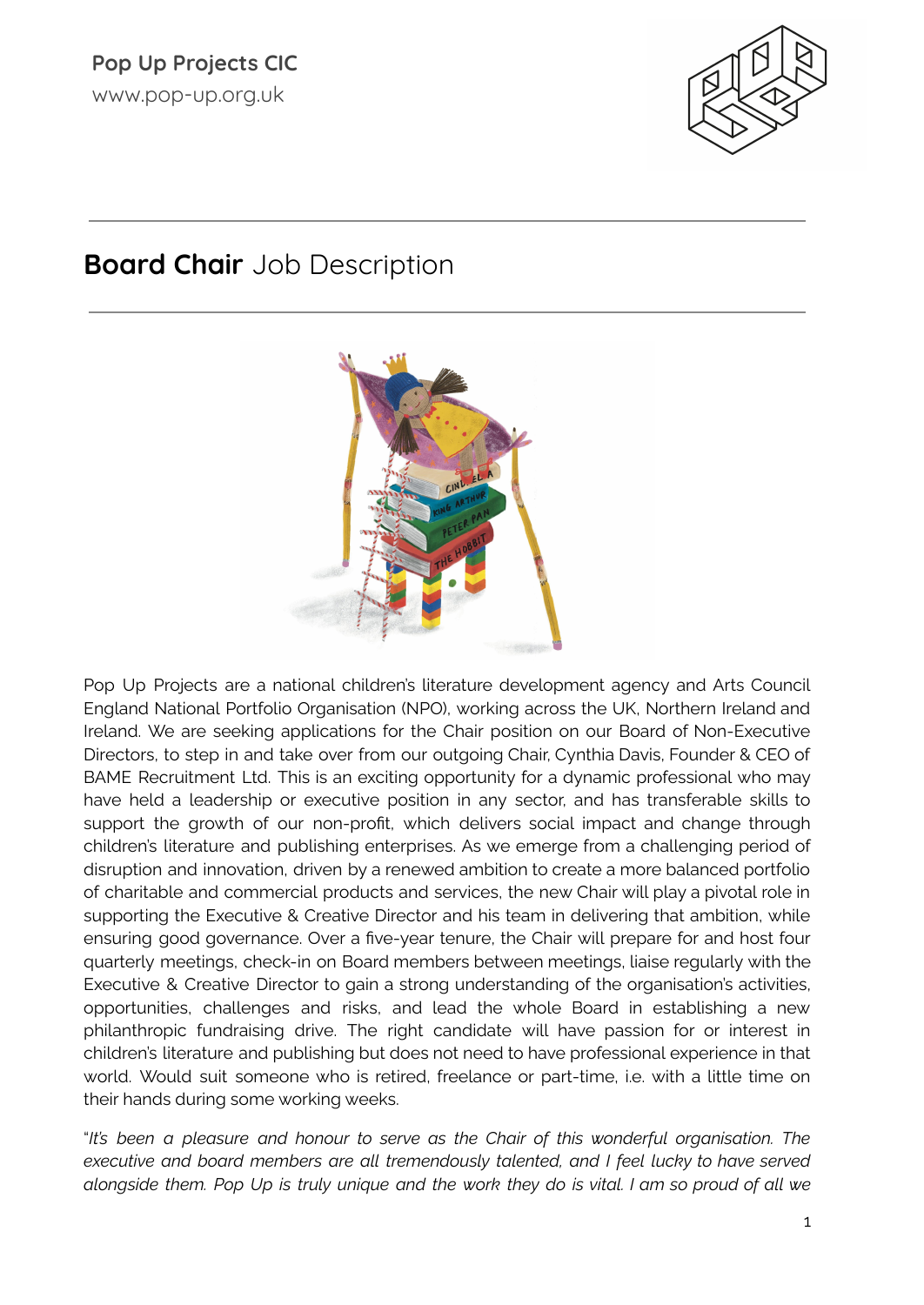*have accomplished over the three years of my tenure as Chair, and I enthusiastically encourage new applicants who want to play a part in Pop Up's ambitious future,"* Cynthia Davis, Board Chair 2018-2022

#### **ABOUT US & OUR WORK**

Pop Up Projects (est 2011) is a non-profit social enterprise with a mission to transform lives through literature and publishing. Through our work we aim to:

- 1. provide literary experiences and publishing opportunities for writers and illustrators of all ages, including children and young people;
- 2. engage and inspire, nurture and invest in writers and illustrators from under-represented and excluded backgrounds;
- 3. contribute to a more inclusive canon of children's books, so that more young readers can find themselves and discover others in the books they read.

We achieve these aims by:

- providing courses which offer routes into children's literature and publishing for illustrators and writers of all ages, including children and young people;
- publishing inclusive children's books by the illustrators and writers we discover through our courses.

Our flagship offer is **Pathways Into Children's Publishing**, a two-year course for aspiring illustrators of colour and illustrators with disabilities, delivered in partnership with and investment from 24 publishers and universities. We also offer one-off illustration masterclasses, short courses and professional development events via our **Pathways Plus** programme. In the coming years we will be widening opportunities for writers within both of these programmes.

We also produce and present a range of other **Pathways Projects** in diverse contexts - such as **The Rainbow Library**, a UK and Ireland-wide literature and publishing programme for and with LGBTQ+ young people.

Our first collection of children's titles, **10 Stories to Make a Difference**, was published in 2021. Between 2024 and 2025 we plan to publish two new lists: eight LGBTQ+ inclusive titles developed out of The Rainbow Library; and ten titles exploring the climate emergency, illustrated by mentees from the Pathways Into Children's Publishing course.

We are currently in the process of rebranding and will be relaunching our website [www.pop-up.org.uk](http://www.pop-up.org.uk) in the summer.

We have a team of four full-time and four part-time staff, and expect to recruit two more full time positions within 2022. We are governed by a Board of Non-Executive Directors who volunteer their time to offer strategic support and ensure accountability. Because we are a CIC (and not a charity) we take a business-minded approach to achieving our charitable mission; this greatly informs our ethos, making us enterprising and ambitious.

Since 2011 we've secured almost £6,000,000 from funders and sponsors including: Paul Hamlyn, Esmee Fairbairn and Rothschild foundations; Arts Councils in England, Scotland, Wales and Northern Ireland; National Lottery Community Fund and the Heritage Lottery;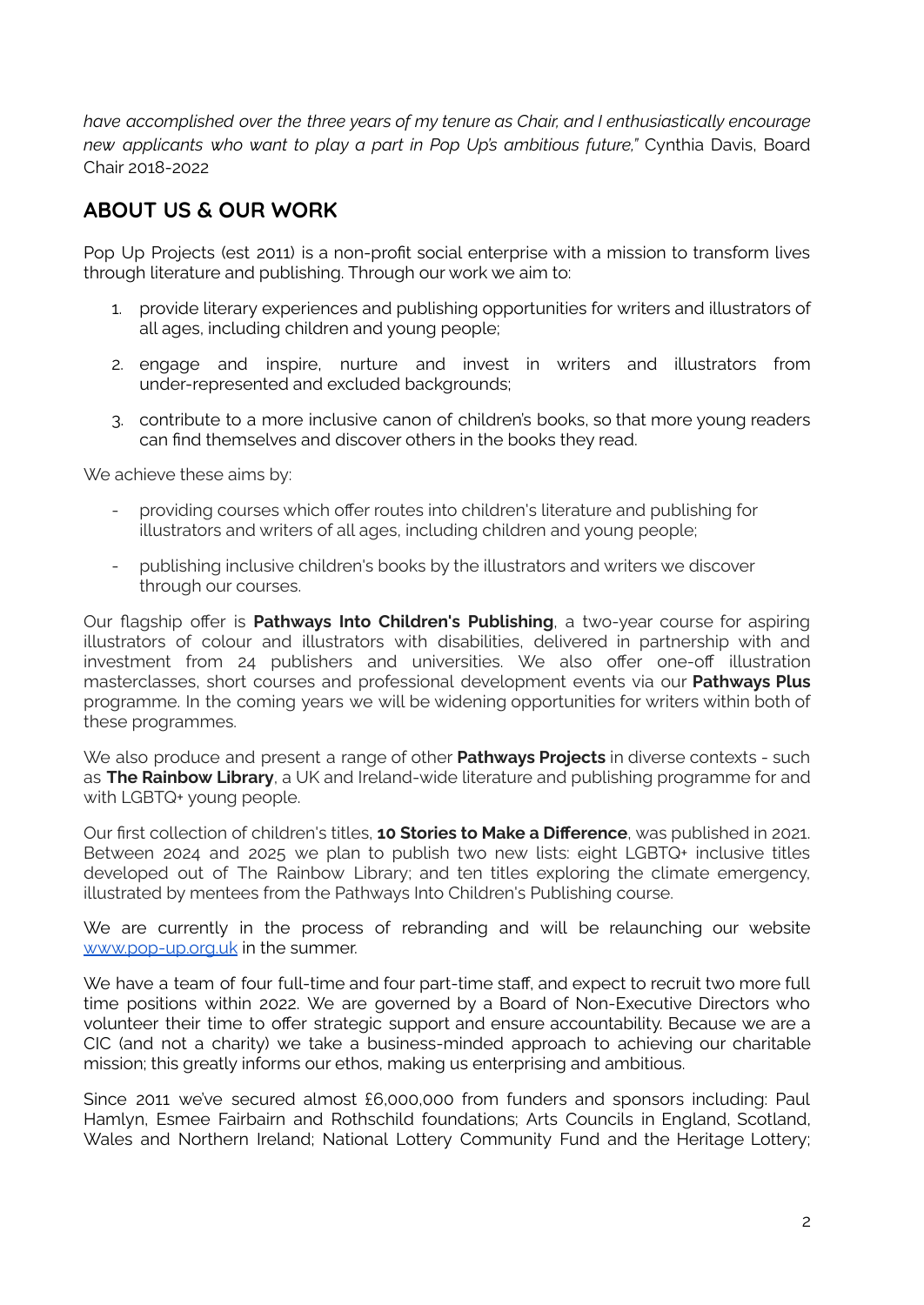Bloomberg, Linklaters and The Guardian; publishers including PenguinRandomHouse, Harper Collins, Scholastic and Oxford University Press

## **THE ROLE OF OUR BOARD**

The Board's primary and statutory remit is to review and question, advise on and enhance key areas of the company's work. These include:

- Vision, mission, aims, objectives
- Financial projections and accounts
- Business planning including fundraising
- Impact and legacies
- Policy development
- Legal matters

The secondary but perhaps more important role of our Board is three-fold:

- 1. To support and empower the Executive & Creative Director and his team in achieving the best possible experiences and outcomes for our beneficiaries and stakeholders;
- 2. To enhance our development of products and services, and the growth of a sustainable and thriving enterprise, by contributing ideas and insights, expertise and advice, connections and introductions, as well as monitoring and navigating risk;
- 3. To actively take part in fundraising through a Board-led philanthropic donations strategy\*, and - where relevant - provide input and advice especially in the areas of sponsorship approaches and sales strategies.

\*It is not a requirement for Board members to bring existing connections to philanthropic donors to the organisation - though members with such connections will be especially welcome - but all members will contribute to our campaigns to cultivate new donors. Ideally, our Chair will be experienced at or comfortable and confident in making approaches, speaking at events, and in contributing (in a light touch way) to relationships with generous donors.

## **THE ROLE OF THE CHAIR**

The Chair will need to gain understanding of CICs, their governance structures and statutory requirements. They will hold the Board and Executive & Creative Director to account for the organisation's mission and aims. The Chair will ensure that the Board functions as a unit, and that Board members are able to support the Executive & Creative Director and his team to achieve both short- and long-term goals; this will involve ensuring that each Board member fulfills their duties and responsibilities for the effective governance of the organisation,

Responsibilities include:

Liaising with the Board secretary, Board finance lead and Executive & Creative Director to prepare for each quarterly Board meeting, ensuring that meetings are well-planned, meaningful and reflect the responsibilities of trustees;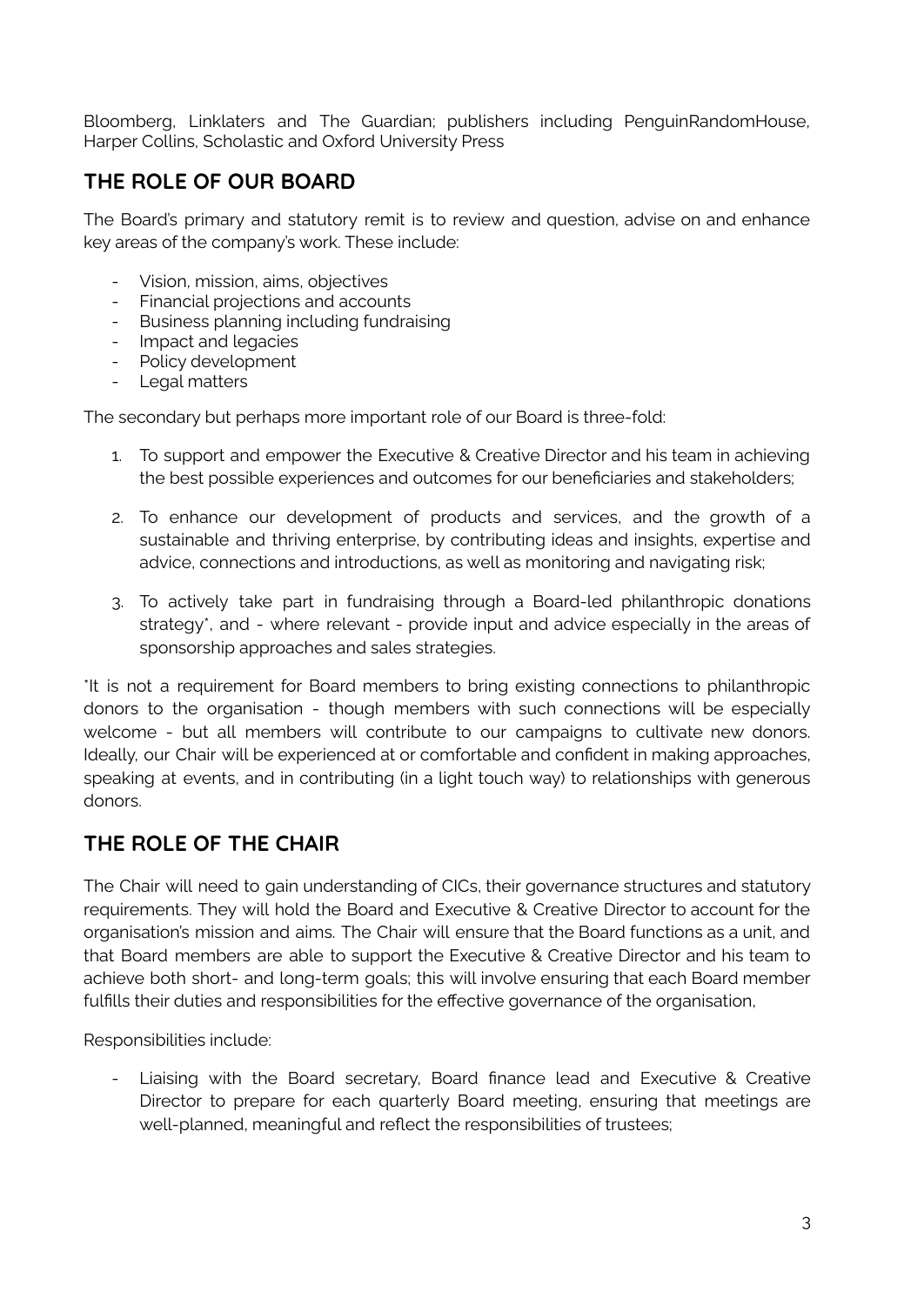- Chairing those meetings effectively and efficiently, bringing impartiality and objectivity to the decision-making process, and deputizing to others whenever unavailable to attend;
- Reviewing and signing off Board meeting minutes within two weeks of each meeting;
- Ensuring, with the Board finance lead, that the Board fulfills its duties to ensure sound financial health of the organisation;
- Being aware of major risks and associated opportunities, ensuing that systems are in place to manage and mitigate those risks as well as take advantage of opportunities;
- Taking an active role in philanthropic fundraising, supporting the Board lead/s on this initiative, and encouraging the whole Board to achieve annual targets and build long-term relationships with donors;
- Support in recruitment, appointment and onboarding of Board members;
- Ensure that the Board is regularly refreshed and incorporates the right balance of skills, knowledge and experience needed to govern and lead the organisation effectively;
- Ensuring Board membership is diverse and inclusive, including by sustaining representation of people of colour on the Board (currently 50%);
- Encouraging positive change where appropriate, and addressing and resolving any significant conflicts within the Board or between staff where appropriate;
- Acting as a spokesperson for the Board and the organisation as a whole.

This requires a time commitment of 12=15 days per year. In recognition of this, and to support applicants who may not be from affluent backgrounds, we can offer a stipend of £500 per quarter/£2,000 per year.

## **DIVERSITY & INCLUSION**

Anyone joining our Board will be passionate about and committed to transforming the lives of especially children and young people through literature, and ensuring there is greater inclusion and representation in publishing. Diversity is at the heart of our model in terms of the places we work, the artists we commission, the audiences we reach, as well as our organisational culture. We strive to ensure diversity at both staff and Board levels and therefore welcome expressions of interest from applicants from backgrounds that are often under-represented at Board levels, especially people of colour, disabled people and people who identify within the LGBTQ+ spectrum. We are also currently expanding our work nationally and would particularly welcome applicants who are based in Scotland and Northern Ireland.

#### **MAKING AN APPLICATION**